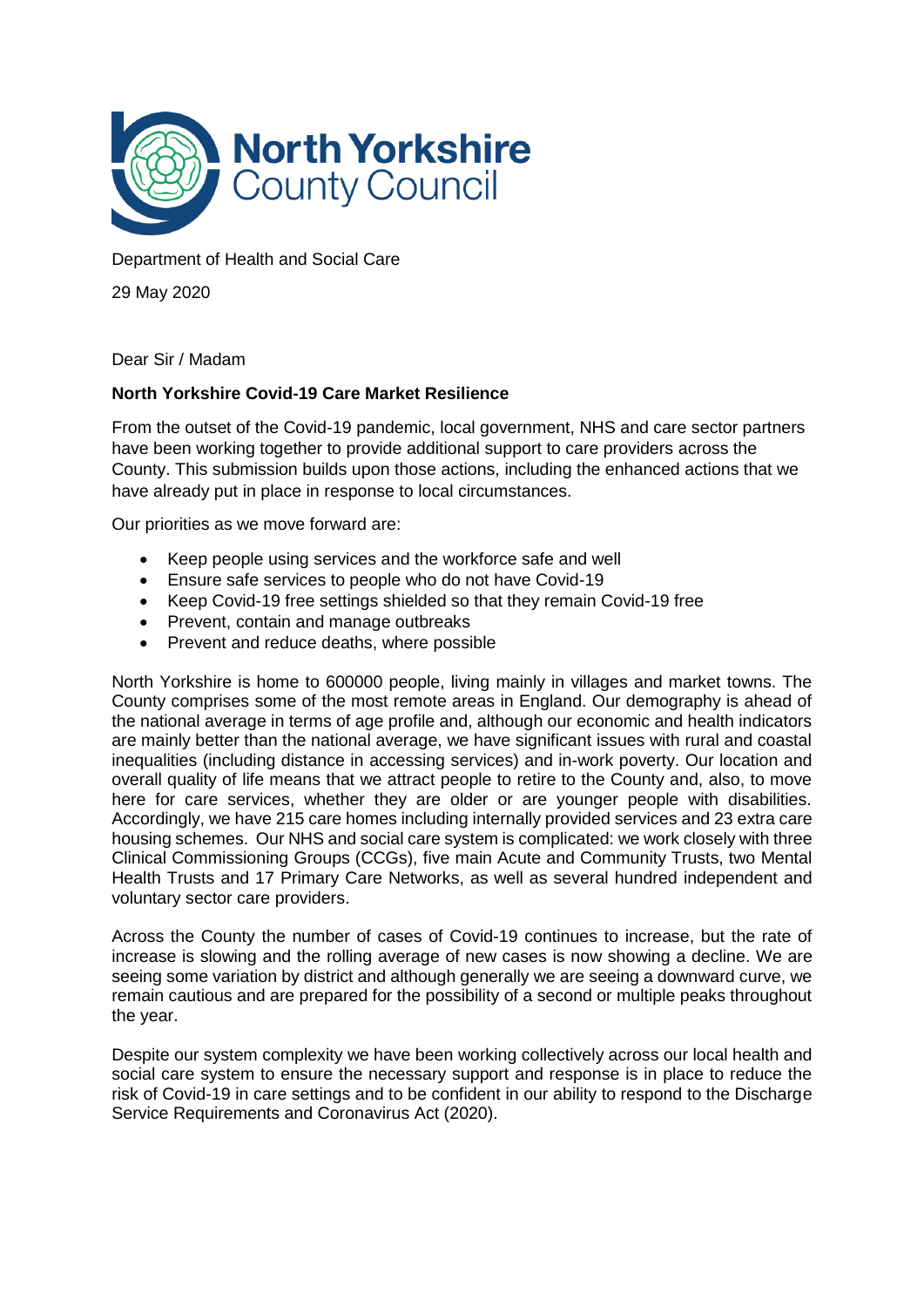This co-ordinated response has given a high level of confidence in the capacity and preparedness across the health and social care system to continue with our response and in to recovery.

#### **Care Market Resilience Plan**

Our Care Market Resilience Plan sets out details of our enhanced operating model which has mobilised an entire market support infrastructure, supported by a tailored response to particular outbreaks or where care providers are at risk. A full version of the plan can be found at appendix 1.

#### **At the heart of this approach – and already in place - is a daily call to all care providers and a daily review between CCG Chief Nurses, Public Health and Adult Social Care senior leads to focus support and additional testing on the basis of an agreed prioritisation framework.**

Included in our plan is a clear system-wide response to infection prevention and control, training, testing, personal protective equipment, staffing and management support as well as practical support to reduce risk to residents and staff. This also includes preventative measures for the care sector to remain Covid-19 free and prevent outbreak where possible.

In addition, we are liaising closely with our CCG partners to include work to accelerate some elements of the Enhanced Health in Care Homes plan and to further enhance the support available to our care home provider colleagues.

During the mobilisation of our plan the Care Quality Commission (CQC) launched their Emergency Support Framework and our CQC colleagues are working constructively alongside the local authority and into our new operating model structure.

The operating model has been developed as a tiered command structure with strategic, tactical and operational cells working to provide the appropriate preventative and proactive support to care homes, whilst also giving a system-wide overview of risks and interventions across North Yorkshire.

#### **Operational Cell**

A new team of care home contact workers has been established to undertake daily calls to all homes across North Yorkshire.

In addition to this, each care home has a named care home liaison officer whose role is to review the information gathered from the daily calls, and including wider intelligence from other data sources, will make decisions about any necessary next steps and required interventions. This will ensure that the necessary operational, and where needed tactical/subject matter expertise, or strategic, resource can be made available, whilst also ensuring that the right level of response is directed appropriately to areas of most need.

All care homes are risk-scored to provide oversight of the overall position in North Yorkshire and to ensure appropriate resources are deployed on a proportionate basis. **Tactical Cell**

We have developed a 'menu of interventions' which provides the care home liaison officers with direct access to a range of subject matter experts/teams, which can be brought in to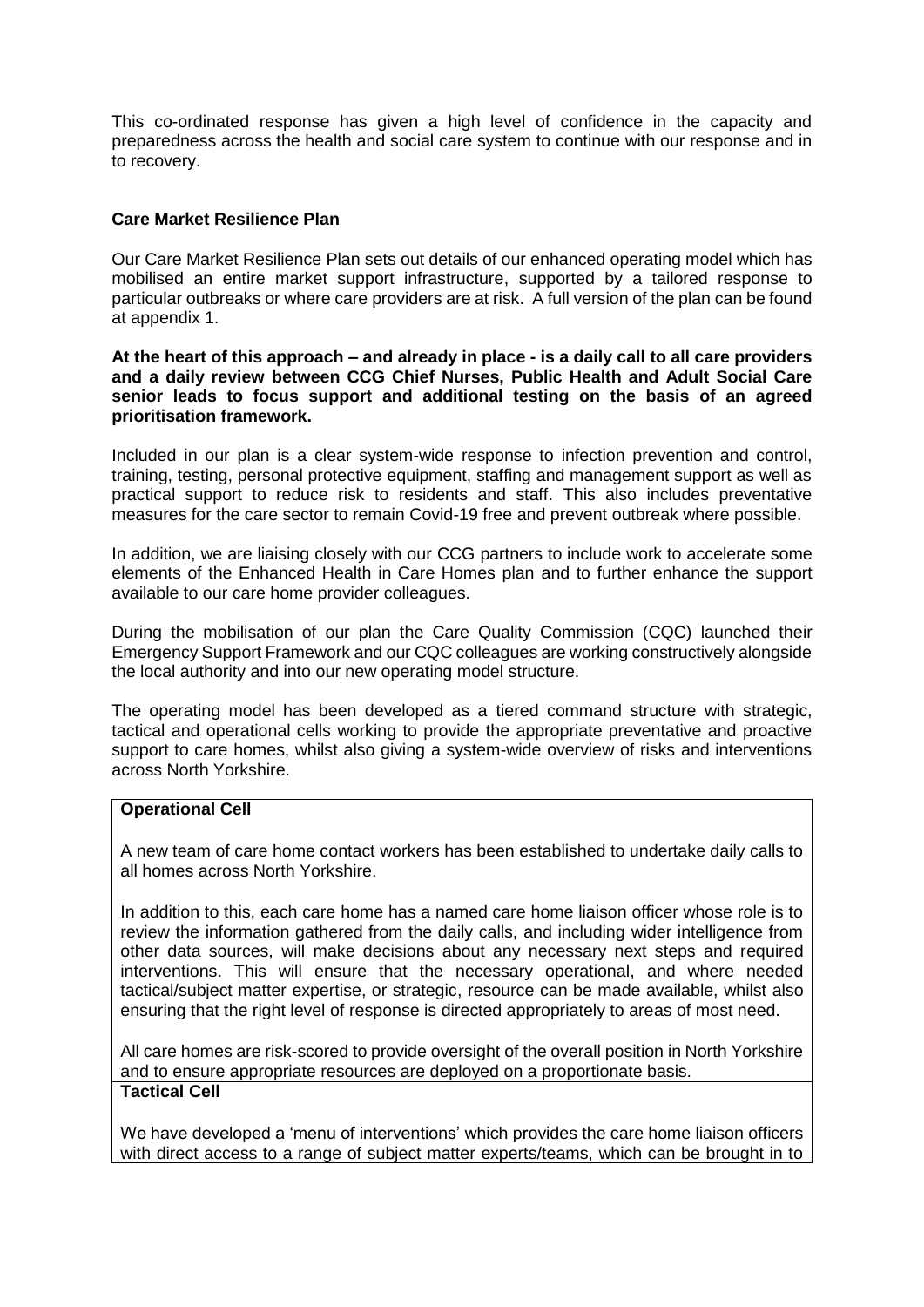provide advice, support or additional resource to care homes where required, for example Infection, prevention and Control Team, HR expertise or public health advice. **Strategic Cell**

We have established a strategic group of senior health and social care system leaders who meet daily and have responsibility for the strategic oversight of the care sector with access to data to determine levels of risk, and to put interventions in place. This cell also provides real-time decision making and system-wide assurance along with strategic co-ordination and monitoring of testing across North Yorkshire. Decisions on issues such as enhanced support and additional testing are made on the basis of a local prioritisation framework which has been informed by specialist Public Health advice.

A rapid mobilisation plan has given us full assurance that our tiered command structure is fully implemented and we are taking the opportunity for regular review and refinement of the model as we respond to Covid-19.

## **Infection Control training**

Our three CCG Chief Nurses have identified infection control super trainers and local trainers who have received nationally approved training and are now cascade training to care homes using the national package. A daily sit rep is being completed by CCG colleagues to monitor uptake of training with intelligence shared at the strategic cell meetings on a daily basis. We have made all care homes aware of, and have actively pursued, the need to complete this essential training through our regular communications the sector.

NHS community health services across North Yorkshire have also stepped up support to care homes which includes a training offer tailored to local requirements in line with local issues and priorities as they arise with individual care homes.

# **Personal Protective Equipment**

We have developed local system guidance to support care homes to understand and implement the latest national guidance on the correct use of Personal Protective Equipment (PPE), alongside infection control measures and decision making around the use of PPE. Our operational guide and wider advice to care homes remains in line with the latest national guidance and is based around robust risk assessment to determine the appropriate use of PPE.

As part of the operational guide, we have created a flow chart to aid decision making/risk assessment for the application of the guidance relating to PPE. Our Public Health team has run a series of informative webinars with the care sector around the use of PPE, which have been very well attended and welcomed by colleagues.

We have a clear escalation process to report issues relating to PPE supply chain and we are continually working to advise care homes and other care providers of how they can access PPE using 4 main routes:

- 1. Usual suppliers (should always be tried first)
- 2. Mutual aid with other local services
- 3. North Yorkshire and York Local Resilience Forum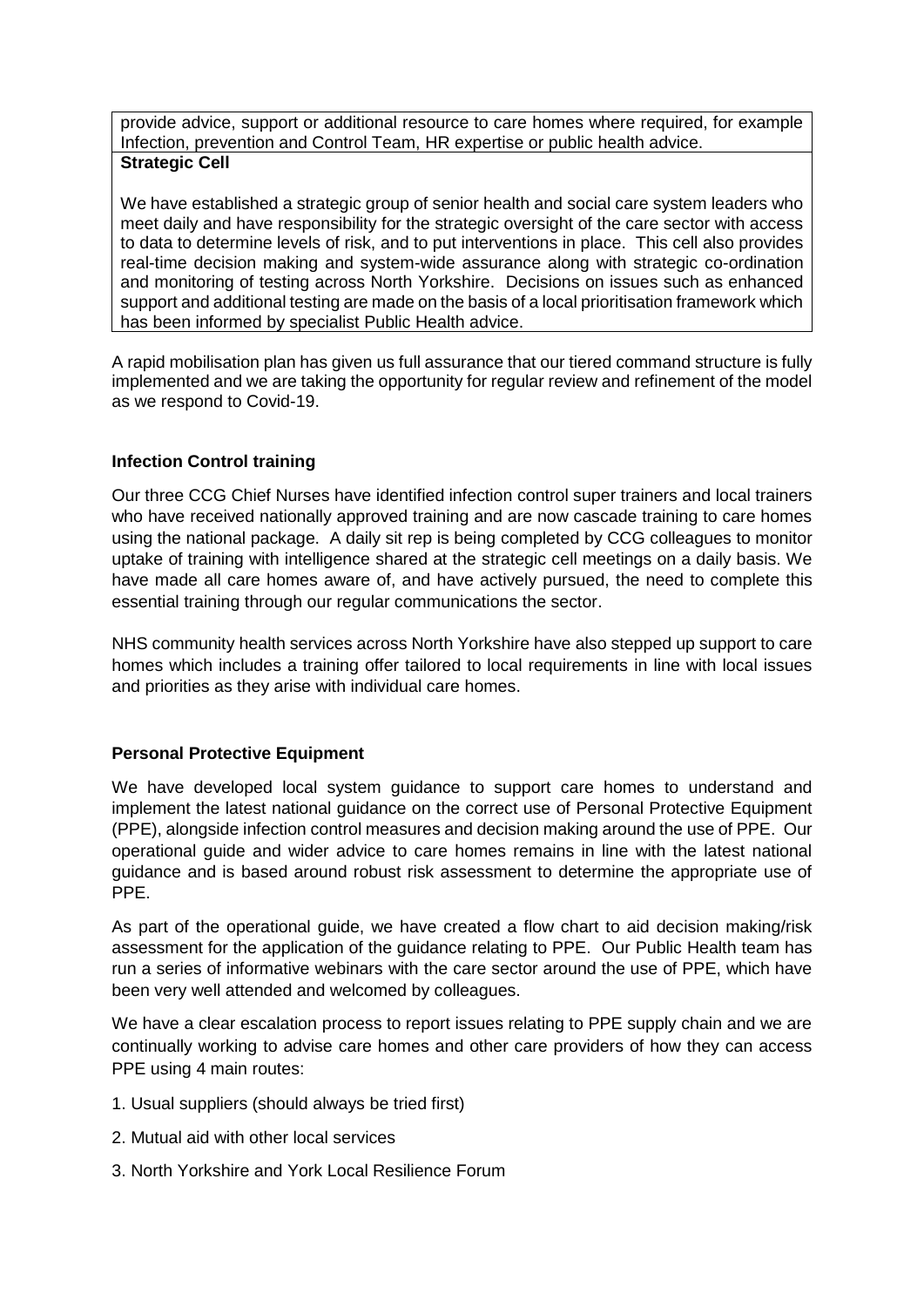#### 4. National Supply Disruption Response system

We are aware of the significant increase in the cost of PPE and this pressure is also being reported back from the care sector as a growing area of concern.

Our current supply of PPE remains varied with irregular deliveries impacting on our ability to be confident that demand is always being met, resulting in the need for just in time stock control and mutual aid between providers being enacted. A number of PPE suppliers are reporting wider supply chain issues which is impacting on our local supply. Training and advice has been provided regarding the most appropriate use of PPE and alternatives to the usual know suppliers have been sourced and used where appropriate.

We remain grateful for the support of local businesses and communities in their local offers of supplies. We would welcome the introduction of a national supply chain for PPE.

## **Reducing workforce movement between care homes and minimising risk for care workers**

As part of our operational command structure, we ask all care homes on a daily basis for an update on their staffing status, including whether the care setting is using agency staff and/or whether staff are working across multiple sites. This intelligence is fed through the command structure with same-day intervention from the tactical cell and a flag to the strategic cell at 8am the next day to consider whether this is being done safely or whether further intervention is required. At present, 73% of homes are currently not using agency staff and we are working with those homes which are experiencing problems.

## **Quarantining**

Our Infection Prevention and Control team have been pivotal in supporting care homes with advice on zoning and cohorting within their homes. The team has supported 120 homes to date. All homes where an outbreak has been reported have received this advice and, with our command structure in place, the team have good intelligence to be able to proactively support homes with preventative measures remain Covid-19 free. 82% of homes have the ability to cohort/zone. Where they cannot do so, we are providing advice on how best to distance residents and staff.

As part of our work to implement the Discharge Service Requirements, we made an early assessment of out of hospital capacity, resulting in the purchase of 197 additional beds to provide an element of resilience in the market. These beds included capacity to provide short term residential and nursing placements for people on discharge on hospital or as a step-up option to avoid a hospital admission

A system-wide flowchart has been developed to summarise the pathway for safe hospital discharge and to reduce the risk of the spread of infection. In addition to this, our bed capacity has been converted into a 4 tier system to prevent cross-contamination across all community settings. We are currently reviewing bed capacity and quarantine arrangements in light of changing patterns of Covid-19 and other acute hospital activity.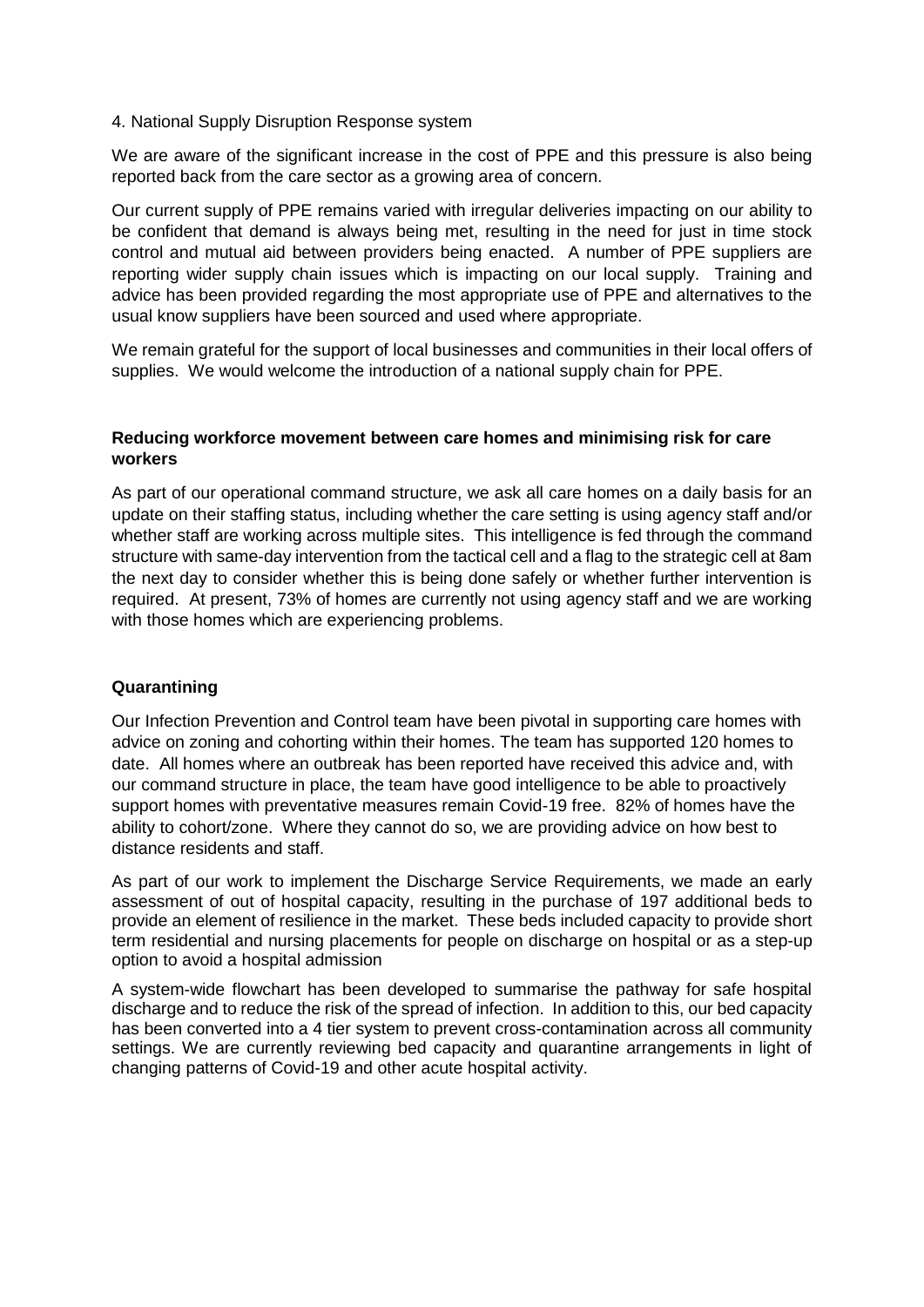# **Testing**

The ambition across North Yorkshire and York is to ensure good, timely access to tests and results as part of a systematic health protection approach with the aim of complementing the national offer.

We have accessed the national programmes for testing of both keyworkers and care home residents, we have experienced some challenges with these including availability of tests, delays in test results being provided, delays in receiving sufficient numbers of test-kits and a high level of void tests. On average, at present, it is taking 12 days for care home resident test results to be received, which is clearly unacceptable for residents and for providers: in these situations, they are having to pursue outbreak containment and management approaches.

In order to mitigate some of these issues, we have secured some limited additional supply routes for testing in care homes and are using these routes to focus on high priority care settings that cannot be addressed via the national portal and other national programmes. We are currently in discussion with DHSC about prototyping a locally-directed mobile testing option.

Our local prioritisation matrix, informed by specialist Public Health advice, enables us to respond, where necessary, to local circumstances (for example, a higher number of care homes with under 50 beds, often in remote areas and significant supported accommodation provision for people aged under 65 with complex disabilities).

#### **Building the workforce**

To enhance the response to the Covid-19 emergency, our specialist resourcing service launched a recruitment campaign to increase staff to NYCC's care and support service, as well as supporting the supply to our care market. Reaching 122,000 people, the campaign attracted 936 applicants, contacted 157 retirees/returners and expedited 56 pre-Covid-19 applications.

Multi-channel resourcing, together with links with education providers and businesses helped achieve a significant response to the campaign. So far the campaign has delivered 221 new starters with a further 40 in progress. In addition, we have re-deployed a number of existing staff, moving people into high demand areas to increase the resilience of our workforce.

The Recruitment Hub (Resourcing Solutions) using the brand of *Make Care Matter* continues to recruit for the provider sector and has launched a new campaign to increase worker availability for the sector.

Both campaigns and ongoing resourcing are linked with, and supporting, the national adult social care campaign.

As part of our tactical response, our menu of interventions into care homes enables care homes to have access to a range of additional workforce support from across our local health and social care system.

Our mutual aid programme enables us to direct additional resource to areas of most need across the care market.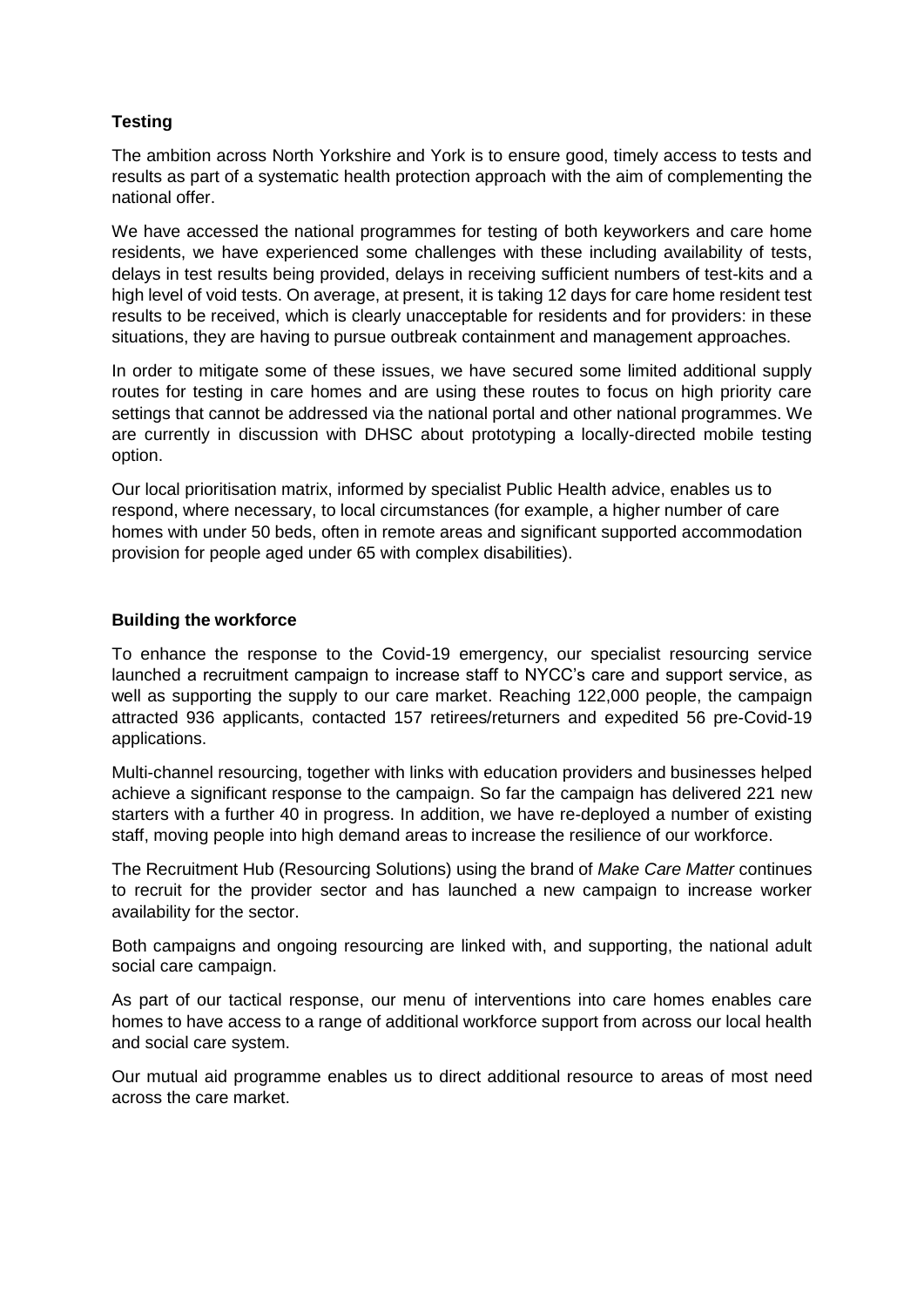#### **Clinical support**

Our CCG colleagues are working closely with each of the Primary Care Networks to 'enhance the health in care homes'. A multi-disciplinary team approach is being used to provide clinical support ranging from personalised care planning, medication reviews, end of life care and wider community nursing and rehabilitation. Each care setting has a Primary Care clinical lead in place.

A range of digital interventions are in place and the role of digital technology is becoming increasingly important as a solution to limiting footfall into care home and extra care settings. Across North Yorkshire and York all care homes have been provided with a tablet device to facilitate remote GP consultations. As part of this plan we will continue to work as a system to identify further digital solutions to support care homes and work collectively to implement these where possible – this approach fits with the digital priority of the North Yorkshire Health and Well-being Board.

## **Additional Financial Support**

To cover the Covid-19 emergency period, we have agreed a package of support for care providers to address short term financial pressures.

For nursing, residential, home care and supported living providers, a 5% compensatory payment based on planned activity (excluding infrastructure costs, management fees, day care or block bed purchase arrangements) has been issued and includes NYCC and CCG funded services.

This arrangement is being reviewed every 4 weeks and has been calculated on planned activity and will be paid up to the end of June 2020 as a minimum. To support cash-flow we have also agreed for all future payments made by NYCC to be paid for four weeks in advance: a significant improvement from 2 weeks in advance and 2 weeks in arrears. The measures above have been made in addition to our NYCC inflationary uplift for 2020/21 which saw 4% added to all care home placements with a weekly fee of £750 per week and 1.5% added to all care home placements above £750 per week. Domiciliary Care providers have had hourly rates increased by £0.60 per hour and all other services have increased by 3%. A £500,000 technology fund was also created to support providers to be more efficient through access to improved technology.

Corporately, we have also set up a rapid supplier relief process, whereby providers have the opportunity to seek additional support in circumstances around hardship as a result of Covid-19.

Our tactical response to care homes includes the menu of interventions and this provides the opportunity for care home liaison officers to divert teams from across the Council to give additional support to care homes where required (for example deep cleaning or HR support). An eighty person strong team has been made available, funded by the County Council operating 7 days per week to support care homes during the pandemic. The cost associated with these interventions, along with the infrastructure cost of the operational cell, is being covered by NYCC.

We have put clear processes in place to ensure that any additional investment from central government, namely our share of the allocation of £600m infection control fund, is passed to the care sector in a timely way.